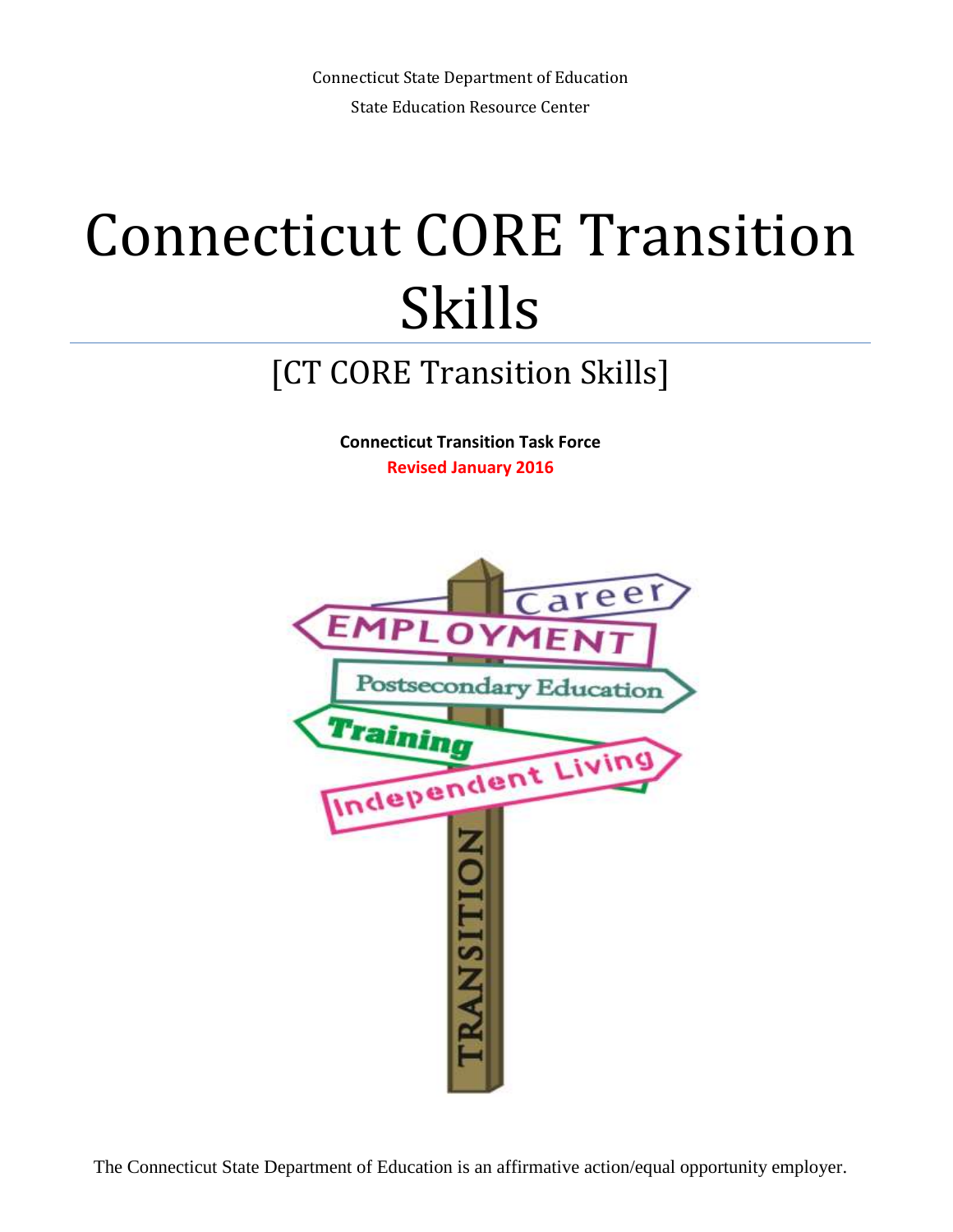## **CT CORE Transition Skills**

 for students with disabilities are critical components to be addressed through an Individualized Education Program (IEP) as early in a student's educational career as The skills associated with a successful transition from secondary education to adult life possible.

 To address Connecticut's current needs in secondary transition, a workgroup of the CT State Transition Task Force (TTF) was charged with developing a list of transition "transition standards" should be addressed for all students with an IEP, at least for students ages  $15 - 21$  and preferably for younger students as well. Legislation passed in Transition State Agency fact sheets, CSDE transition publications) to parents of students Standards (CCS), and identified a list of 16 key areas that were determined to be critical to as the **CT CORE Transition Skills.**  "standards." The Connecticut State Department of Education (CSDE) proposes that these 2015 mandates the dissemination of transition information (e.g., Transition Bill of Rights, on an IEP in grades 6-12, so reaching out to middle school staff and families is now critical. The workgroup researched what was available nationally, looked at the CT Core to the post-school success of any student with a disability. These "standards" are referred

 The CSDE feels strongly that if these key CORE skills are addressed, all students with exiting from high school. These 16 **CORE Transition Skills** are the basic areas that all students with disabilities need to address in order to be successful after high school. During the next few years, the TTF will identify specific CT Core Standards (CCS) that apply to each **CORE Transition Skill**, develop a scope and sequence for each **CORE**  with disabilities (mild/moderate through severe/significant and all disability types), and will develop examples of how to write SMART Annual Goals and Objectives using these **Transition Skill** will also be identified. disabilities will be significantly better prepared to meet their post-school goals after **Transition Skill** that will provide a continuum of activities across the range of students **CORE Transition Skills.** Instructional and assessment resources for each **CORE** 

 Please use these **CORE Transition Skills** when developing annual transition IEP goals and objectives for students. Because of the broad spectrum of the **CORE Transition Skills**, educators might also select one or more of these areas to address as part of their addressed, other postsecondary education/training, employment/career, and independent living skills that a student will need to learn to have a successful transition to adult life will be easier for the student to integrate into his/her overall transition planning. Student Learning Objectives (SLOs). If these skills are in place or these areas are

## **CT CORE Transition Skills**